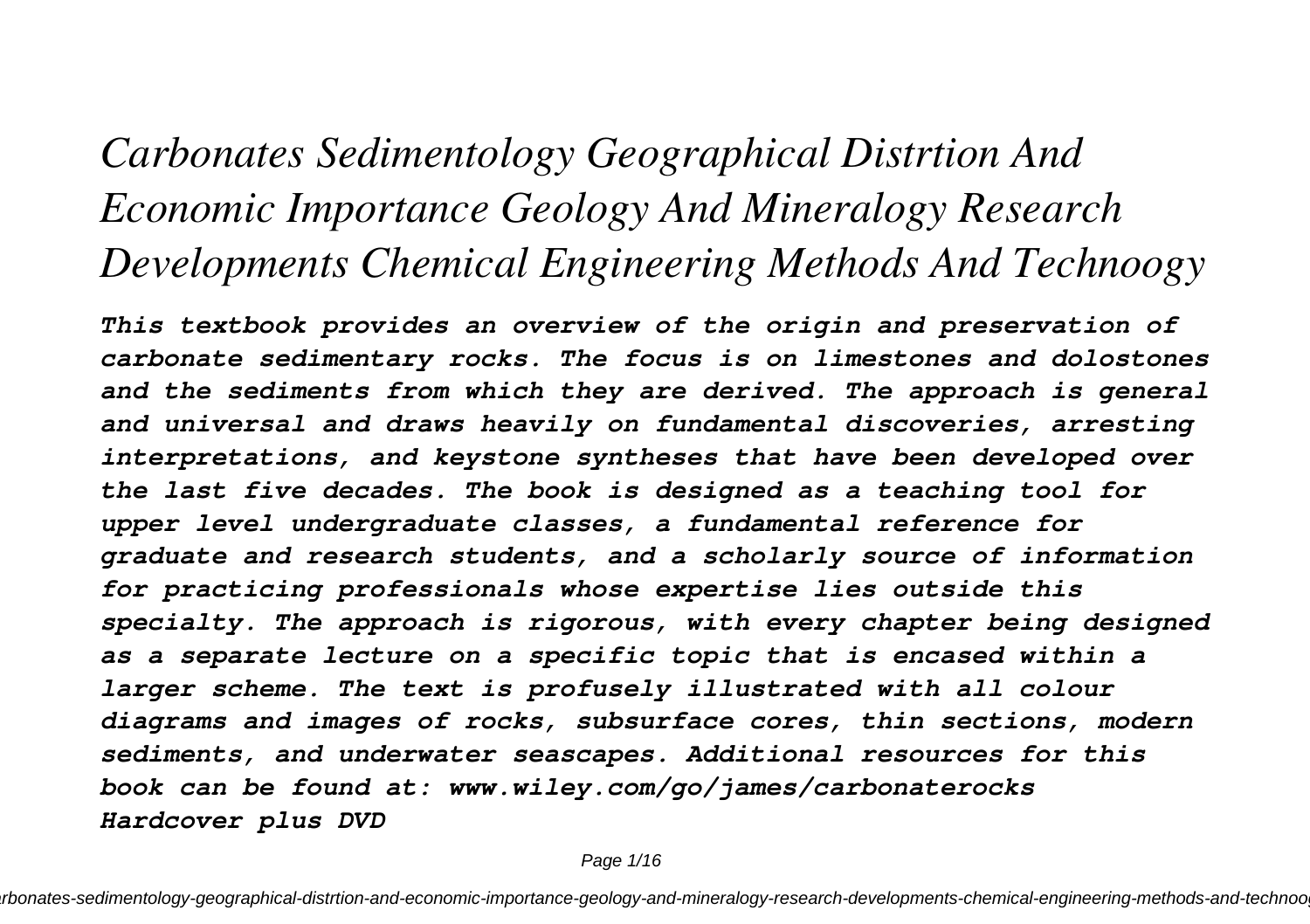*Modern seismic data have become an essential toolkit for studying carbonate platforms and reservoirs in impressive detail. Whilst driven primarily by oil and gas exploration and development, data sharing and collaboration are delivering fundamental geological knowledge on carbonate systems, revealing platform geomorphologies and how their evolution on millennial time scales, as well as kilometric length scales, was forced by long-term eustatic, oceanographic or tectonic factors. Quantitative interrogation of modern seismic attributes in carbonate reservoirs permits flow units and barriers arising from depositional and diagenetic processes to be imaged and extrapolated between wells. This volume reviews the variety of carbonate platform and reservoir characteristics that can be interpreted from modern seismic data, illustrating the benefits of creative interaction between geophysical and carbonate geological experts at all stages of a seismic campaign. Papers cover carbonate exploration, including the uniquely challenging South Atlantic pre-salt reservoirs, seismic modelling of carbonates, and seismic indicators of fluid flow and diagenesis.*

*Carbonate Sedimentology and Petrology*

*Seismic Characterization of Carbonate Platforms and Reservoirs*

*Environmental Sedimentology*

*Microbial Carbonates in Space and Time:*

Page 2/16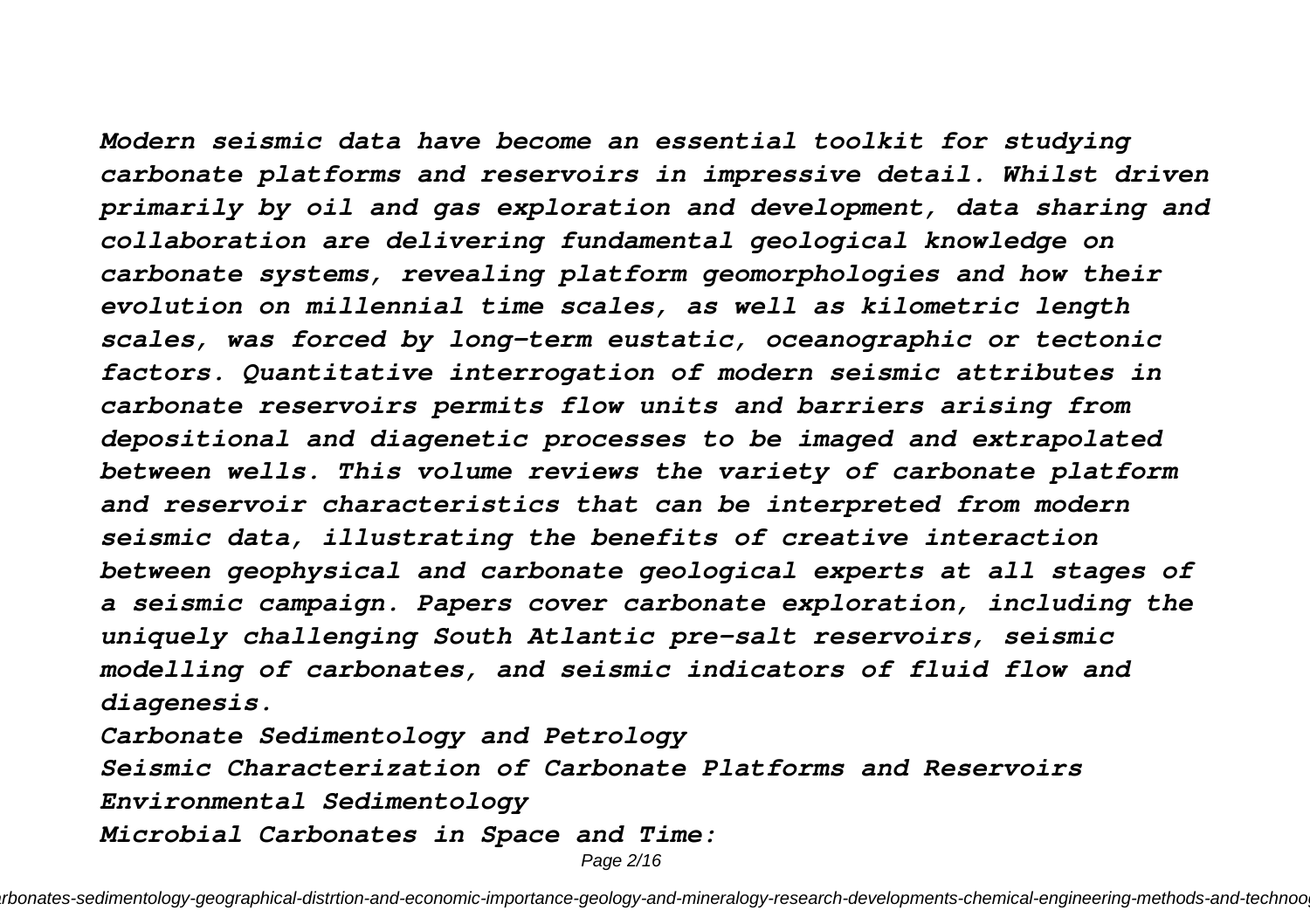### *Southern Australia*

### *Geology of Carbonate Reservoirs*

Microbial carbonates (microbialites) are remarkable sedimentary deposits because they have the longest geological range of any type of biogenic limestones, they form in the greatest range of different sedimentary environments, they oxygenated the Earth's atmosphere, and they produce and store large volumes of hydrocarbons. This Special Publication provides significant contributions at a pivotal time in our understanding of microbial carbonates, when their economic importance has become established and the results of many research programmes are coming to fruition. It is the first book to focus on the economic aspects of microbialites and in particular the giant pre-salt discoveries offshore Brazil. In addition it contains papers on the processes involved in formation of both modern and ancient microbialites and the diversity of style in microbial carbonate buildups, structures and fabrics in both marine and non-marine settings and throughout the geological record.

Reservoir quality is studied using a wide range of similar techniques in both sandstones and carbonates. Sandstone and carbonate reservoir quality both benefit from the study of modern analogues and experiments, but modelling approaches are currently quite different for these two types of reservoirs. There are many common controls on sandstone and carbonate reservoir quality, but also distinct differences due primarily to mineralogy. Numerous controversies remain including the question of oil inhibition, the key control on pressure solution and geochemical flux of material to or from reservoirs. This collection of papers contains case-study-based examples of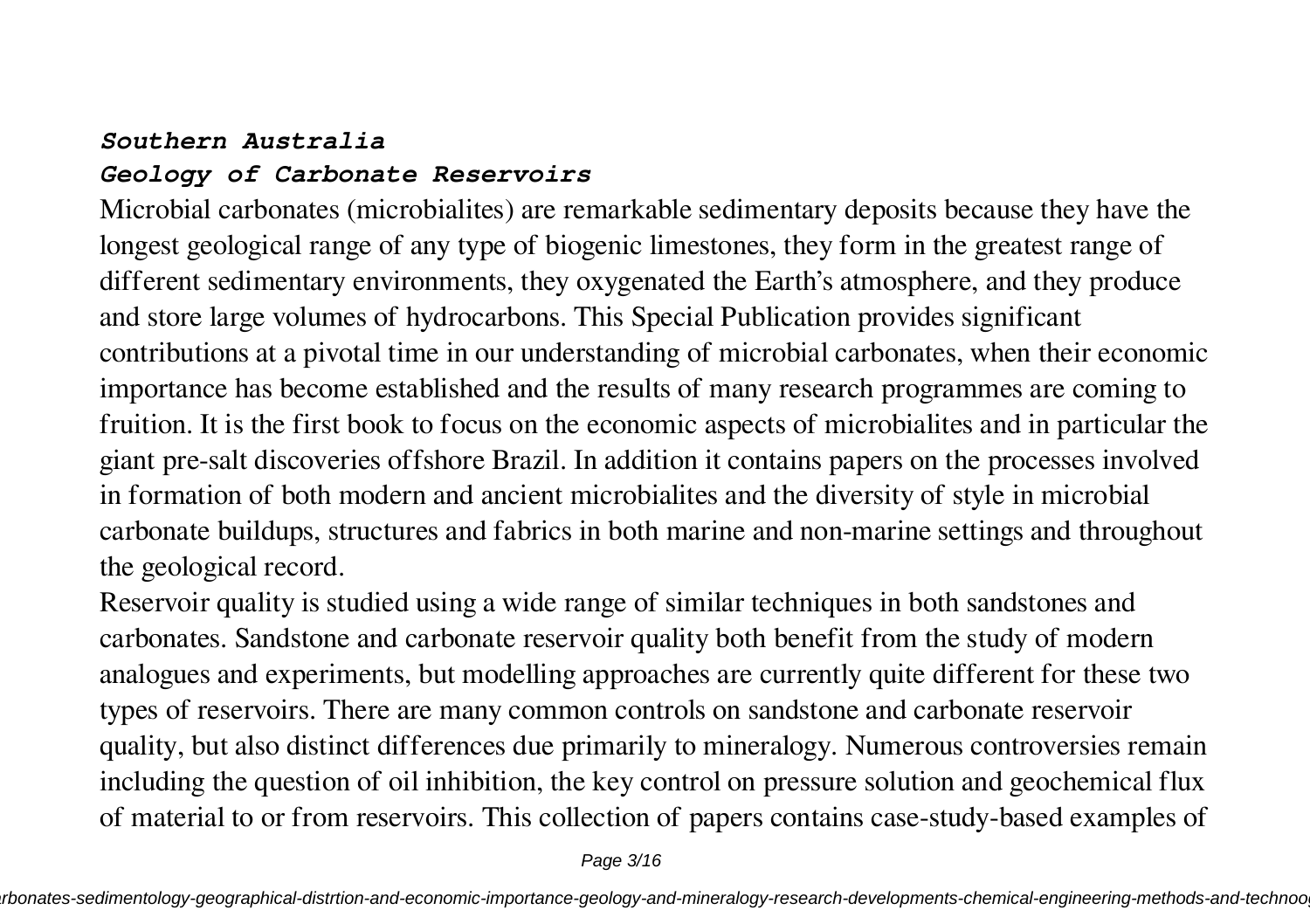sandstone and carbonate reservoir quality prediction as well as modern analogue, outcrop analogue, modelling and advanced analytical approaches.

Carbonate rocks (limestones and dolomites) constitute a major partof the geological column and contain not only 60% of the world'sknown hydrocarbons but also host extensive mineral deposits. Thisbook represents the first major review of carbonate sedimentologysince the mid 1970's. It is aimed at the advanced undergraduate -postgraduate level and will also be of major interest to geologistsworking in the oil industry. Carbonate Sedimentology is designed to take the readerfrom the basic aspects of limestone recognition and classificationthrough to an appreciation of the most recent developments such aslarge scale facies modelling and isotope geochemistry. Novelaspects of the book include a detailed review of carbonatemineralogy, nonmarine carbonate depositional environments and anin-depth look at carbonate deposition and diagenesis throughgeologic time. In addition, the reviews of individual depositionalsystems stress a process-based approach rather than one centered onsimple comparative sedimentology. The unique quality of this bookis that it contains integrated reviews of carbonate sedimentologyand diagenesis, within one volume.

Analysis, Modelling and Prediction

The Great American Carbonate Bank

From Sedimentary Environments to Rock Physics

Analysis, Interpretation and Application

Oceanography: an Earth Science Perspective

Page 4/16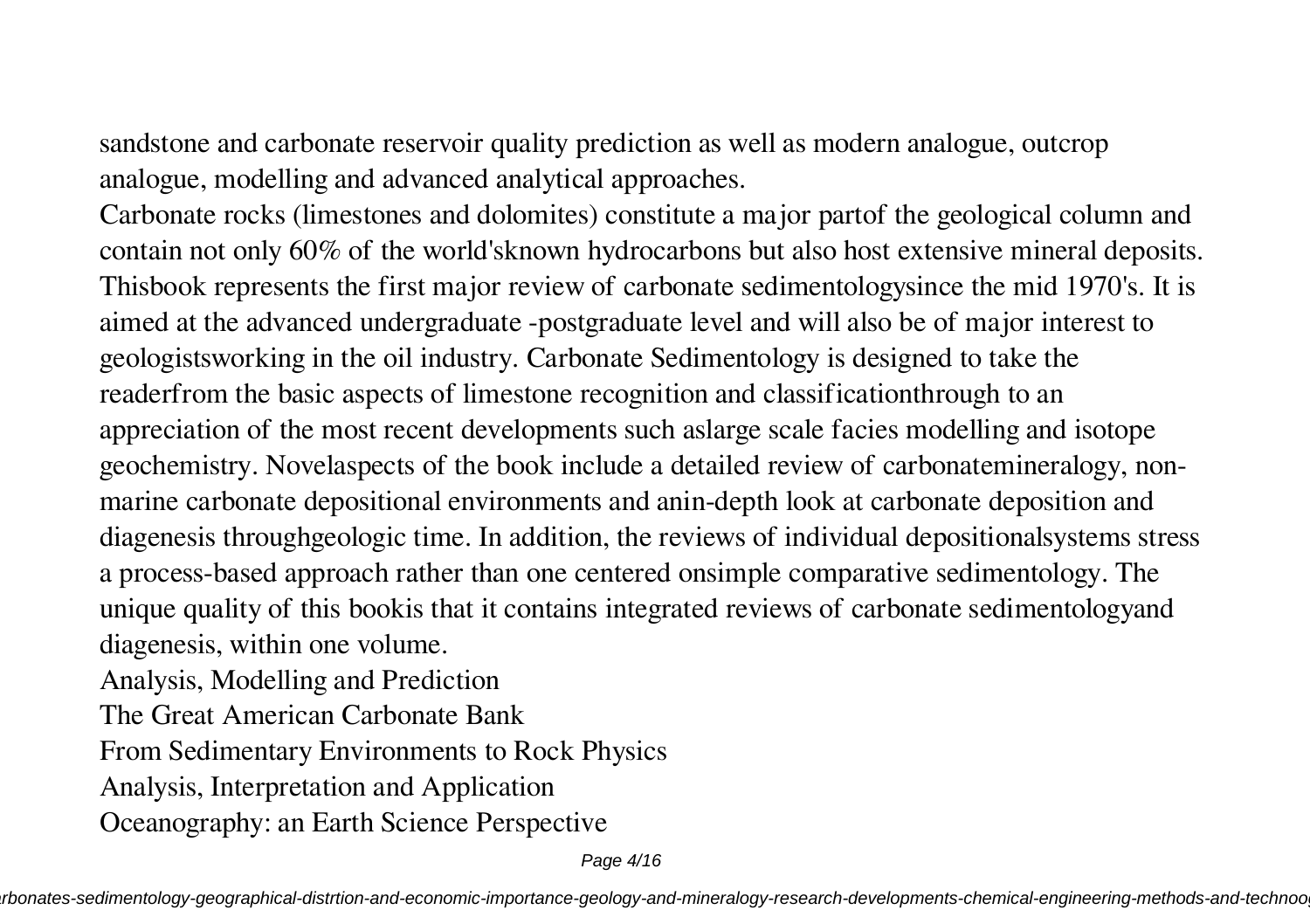Paleoenvironmental Record and Applications of Calcretes and Palustrine Carbonates *This unparelleled reference synthesizes the methods used in microfacies analysis and details the potential of microfacies in evaluating depositional environments and diagenetic history, and, in particular, the application of microfacies data in the study of carbonate hydrocarbon reservoirs and the provenance of archaeological materials. Nearly 230 instructive plates (30 in color) showing thin-section photographs with detailed explanations form a central part of the content. Helpful teaching-learning aids include detailed captions for hundreds of microphotographs, boxed summaries of technical terms, many case studies, guidelines for the determination and evaluation of microfacies criteria, for enclosed CD with 14000 references, self-testing exercises for recognition and characterization skills, and more "This volume covers many of the important advances in the geological sciences from 1963 to 2013. These advances include understanding plate tectonics, exploration of the Moon and Mars, development of new computing and analytical technologies, understanding of the role of microbiology in geologic processes, and many others"--Provided by publisher. The past decade has witnessed a major revival in attempts to separate biodiversity signals from biases imposed by sampling and the architecture of the rock record. How large a problem this poses to our understanding of biodiversity patterns remains debatable, and new approaches are being developed to investigate this question. Here palaeobiologists with widely differing approaches and interests explore the problems of extracting reliable information on biodiversity change from an imperfect geological record. Topics covered range from the application of information-theoretic approaches that identify directional causal relationships to an in-depth study of how geological biases could influence our understanding of dinosaur* Page 5/16

rbonates-sedimentology-geographical-distrtion-and-economic-importance-geology-and-mineralogy-research-developments-chemical-engineering-methods-and-technoo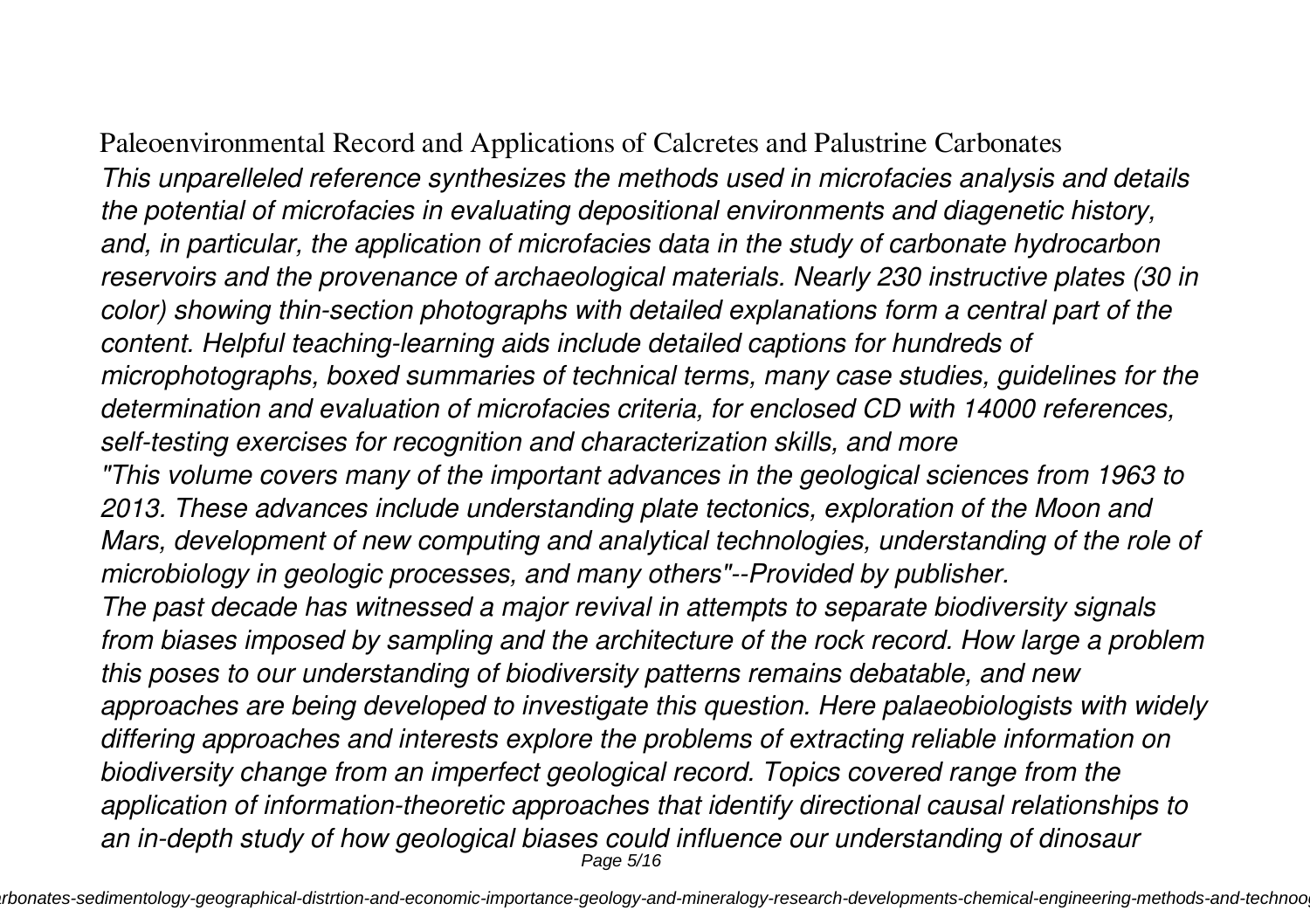*evolution. A Color Guide to the Petrography of Carbonate Rocks Petroleum Geoscience Evolution of the Levant Margin and Western Arabia Platform Since the Mesozoic Origin of Carbonate Sedimentary Rocks U.S. Geological Survey Professional Paper Cool-water Carbonates* During the past decade, work on cool-water carbonates has a mainstream research area. Studies on modern and Quatern continue to be important; however, there is increasing momentum unravelling sediment processes, biota-sediment interactions products in Cenozoic and older cool-water carbonates. Many this book document Cenozoic and Quaternary carbonates from (microtidal) water-bodies. These carbonates display important biota and fabric distributions when compared with world oc Consequently, the scientific community is now better placed Tertiary carbonates where there is a suspicion that they have microtidal conditions. Some papers in the book provide new interpreting environmental change within macrotidal regimes foundations for future cool-water carbonate diagenetic rese book is to illustrate recent international contributions to co Page 6/16

rbonates-sedimentology-geographical-distrtion-and-economic-importance-geology-and-mineralogy-research-developments-chemical-engineering-methods-and-technoo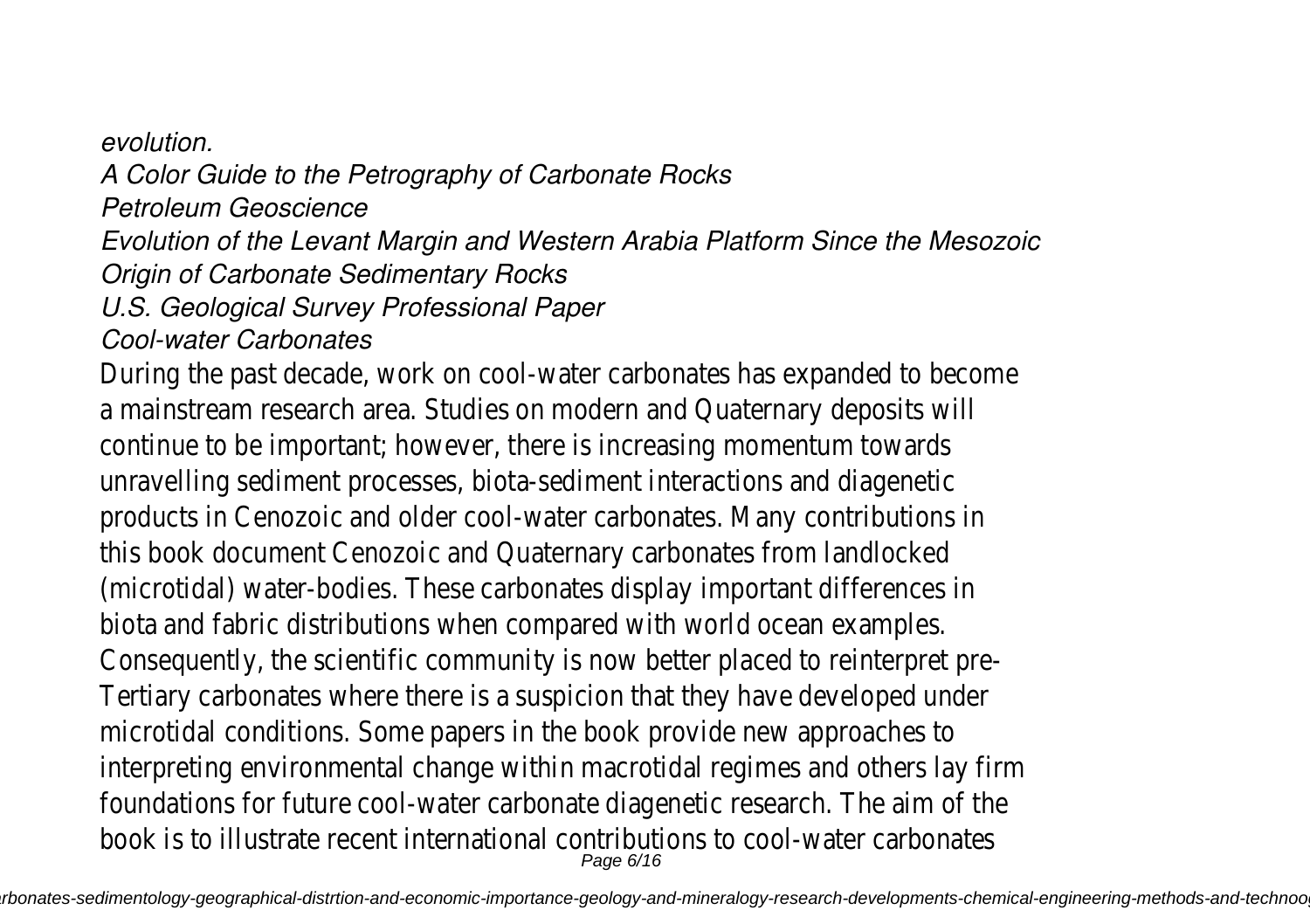research, with an emphasis on Neogene and Recent case studies. are divided into three sections: microtidal carbonates from the Meditierranean realm; macrotidal examples from New Zealand, Australia and diagenetic fabrics.

This comprehensive textbook presents an overview of petrol geologists active in the petroleum industry, while also offeri students interested in environmental geology, engineering geology aspects of sedimentary geology. In this second edition, new added and others expanded, covering geophysical methods in electromagnetic exploration methods in particular, as well as and production, unconventional resources and practical petrol In this text, the authors present current research in the study sedimentology, geographical distribution and economic import carbonates. The topics discussed in this compilation include procedures for the synthesis of linear carbonates from alcohol dioxide; functional polymers based on carbonates obtained fr experiment using soil micromorphology and image analysis for redistribution of calcium carbonate in soil pore systems; and petroleum reservoirs in carbonate sediments of the Russian. Foundations in Carbonate Soils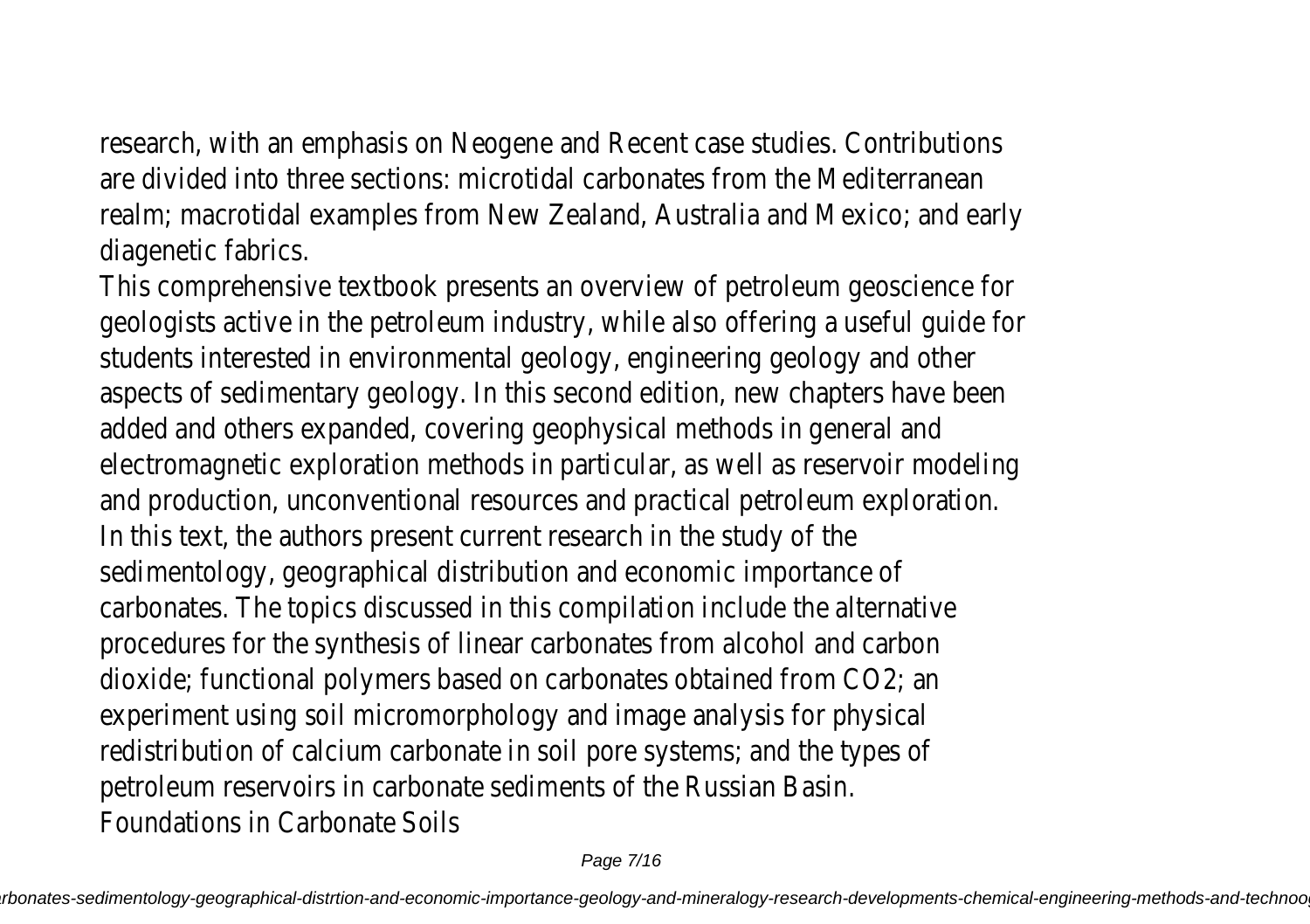Advances in Carbonate Exploration and Reservoir Analysis The Web of Geological Sciences

Carbonate Systems During the Olicocene-Miocene Climatic T Reservoir Quality of Clastic and Carbonate Rocks Geological Survey Professional Paper

"This volume presents current understanding of the mechanisms and environments of the formation of calcretes and palustrine carbonates. Through a series of specific field examples, papers in this volume illustrate the wide variety of potential applications of these types of deposits. The papers presented here cover a wide array of ages and environmental settings of calcrete and palustrine deposition and include many interesting applications, such as the climatic and geomorphic controls on calcrete formation, possible modern analogues for palustrine carbonates, the interplay between palustrine, pedogenic, and diagenetic processes, the utility of radio-isotopic methods for dating pedogenic carbonates, applications to understanding landscape evolution, and reconstruction of diagenetic sequences. The result is a state-of-the-art book on these deposits so common in the geological record and in recent environments."--Publisher's website. In this book, the authors present current research in the study of the sedimentology, geographical distribution and economic importance of carbonates. Topics discussed in this compilation include the alternative procedures for the synthesis of linear carbonates from

alcohols and carbon dioxide; functional polymers based on carbonates obtained from CO2; an experiment using soil micromorphology and image analysis for physical redistribution of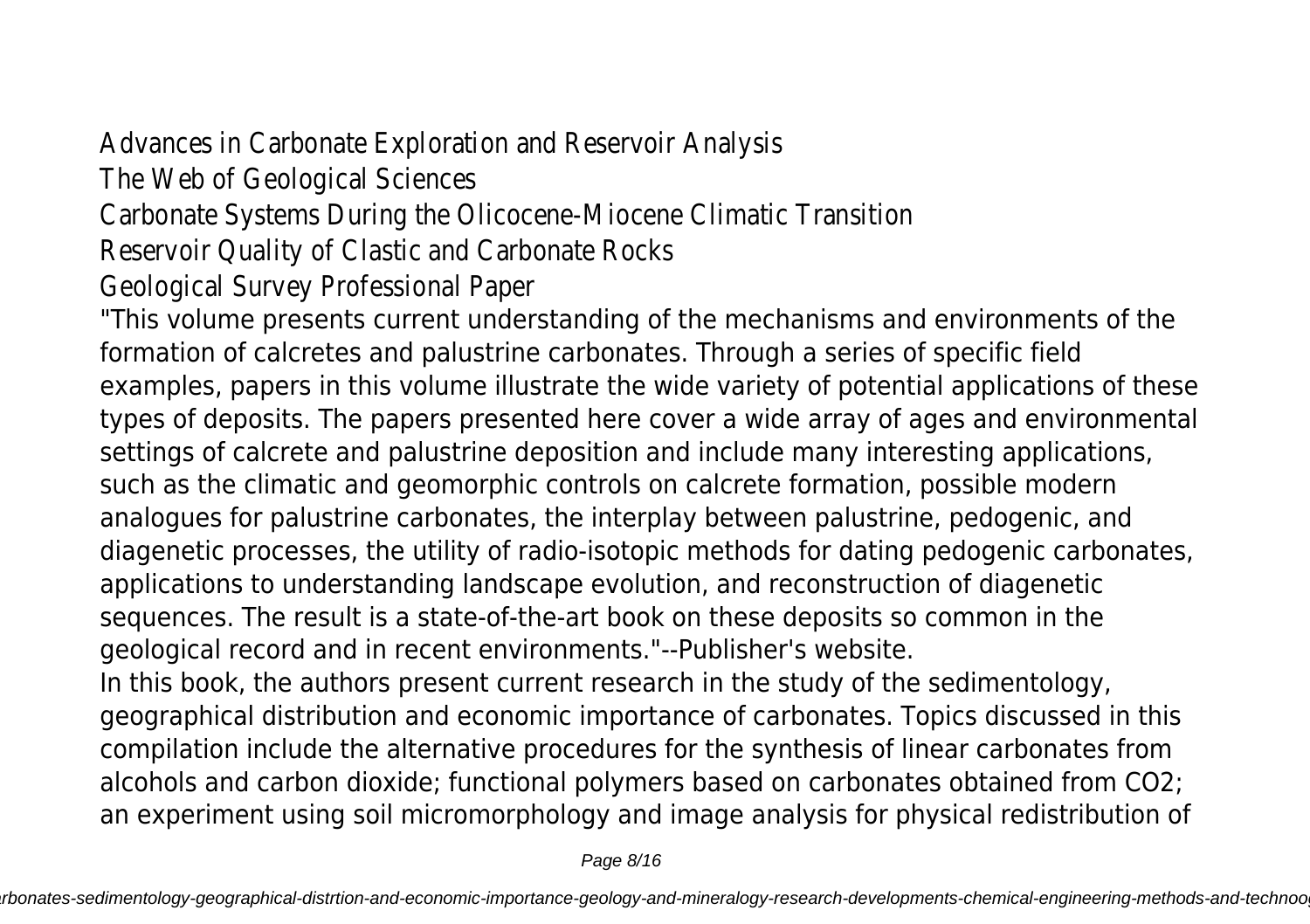calcium carbonate in soil pore systems; and the types of petroleum reservoirs in carbonate sediments of the Russian Basin.

Environmental Sedimentology provides a comprehensive introduction to this rapidly expanding field which addresses the functioning and dynamics of contemporary sediment systems and how these systems respond to a range of both natural and anthropogenicallyinduced disturbance events. considers a range of sedimentary environments; mountain and upland, fluvial, lacustrine, arid, urban, deltaic and estuarine, temperate coastal, tropical coastal, and continental shelf aspects of sediment management and remediation are also considered as are the potential impacts of on-going and future climatic and environmental change Readership: advanced level undergraduates in earth science, environmental science and physical geography, and graduate students in the earth and environmental sciences with an interest in contemporary sediment systems Implications for Global Exploration and Production

Sedimentology, Geographical Distribution and Economic Importance

The Identification, Description and Characterization of Hydrocarbon Reservoirs in Carbonate Rocks

Carbonates

Carbonate Platform Systems

Recent Developments and Applications, AAPG Memoir 57

Encyclopedia of Geology, Second Edition presents in six volumes state-of-the-art reviews on the various aspects of geologic research, all of which have moved on

Page 9/16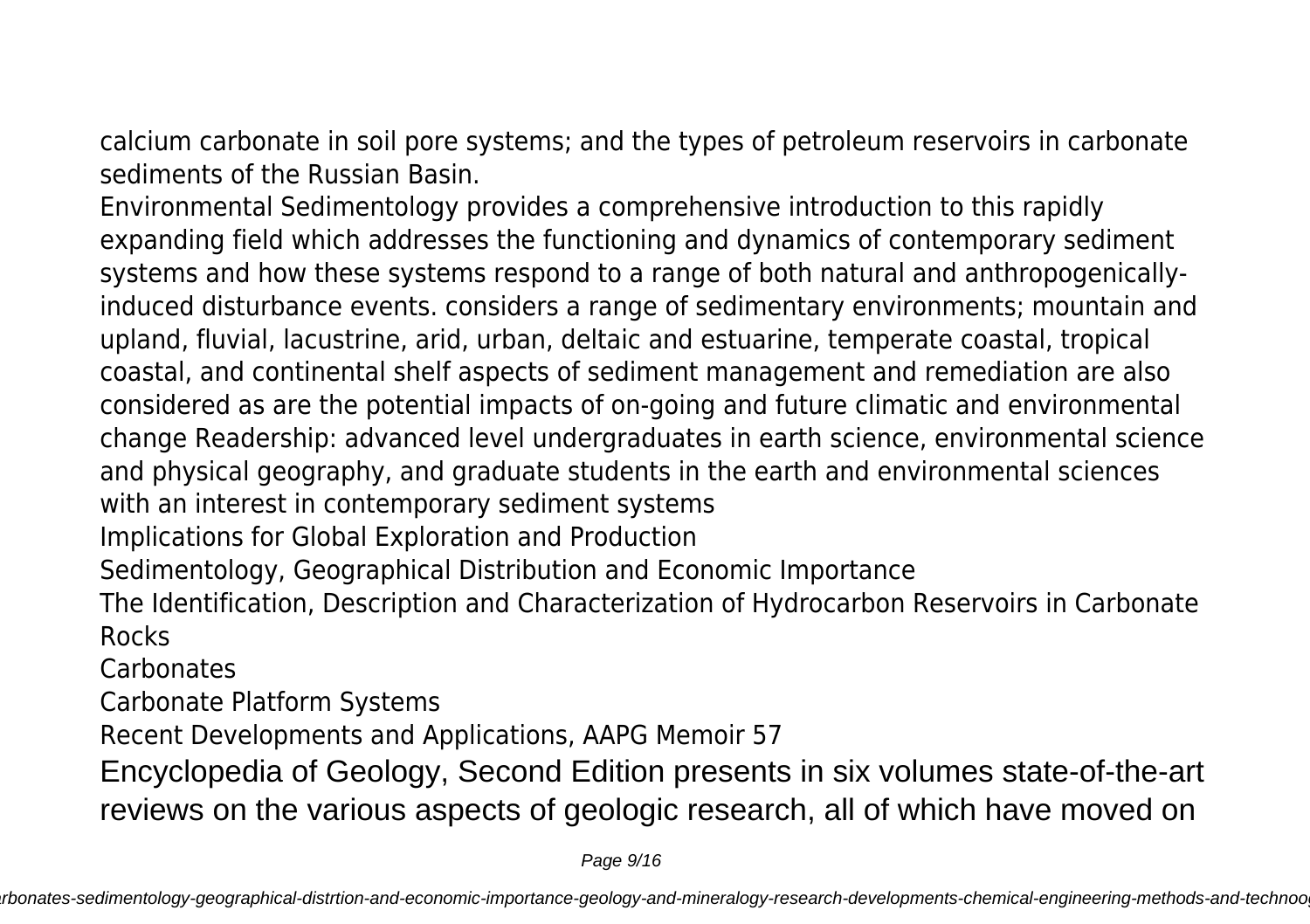considerably since the writing of the first edition. New areas of discussion include extinctions, origins of life, plate tectonics and its influence on faunal provinces, new types of mineral and hydrocarbon deposits, new methods of dating rocks, and geological processes. Users will find this to be a fundamental resource for teachers and students of geology, as well as researchers and non-geology professionals seeking up-to-date reviews of geologic research. Provides a comprehensive and accessible one-stop shop for information on the subject of geology, explaining methodologies and technical jargon used in the field Highlights connections between geology and other physical and biological sciences, tackling research problems that span multiple fields Fills a critical gap of information in a field that has seen significant progress in past years Presents an ideal reference for a wide range of scientists in earth and environmental areas

## of study

With original data in various fields from the offshore Levant Basin and adjacent continental slopes and platforms, these papers document the tectonic structures and sedimentological patterns associated with the development of the Levant Basin.

This book is the first comprehensive documentation and interpretation of modern neritic carbonate sediments on the southern Australian continental margin, the Page 10/16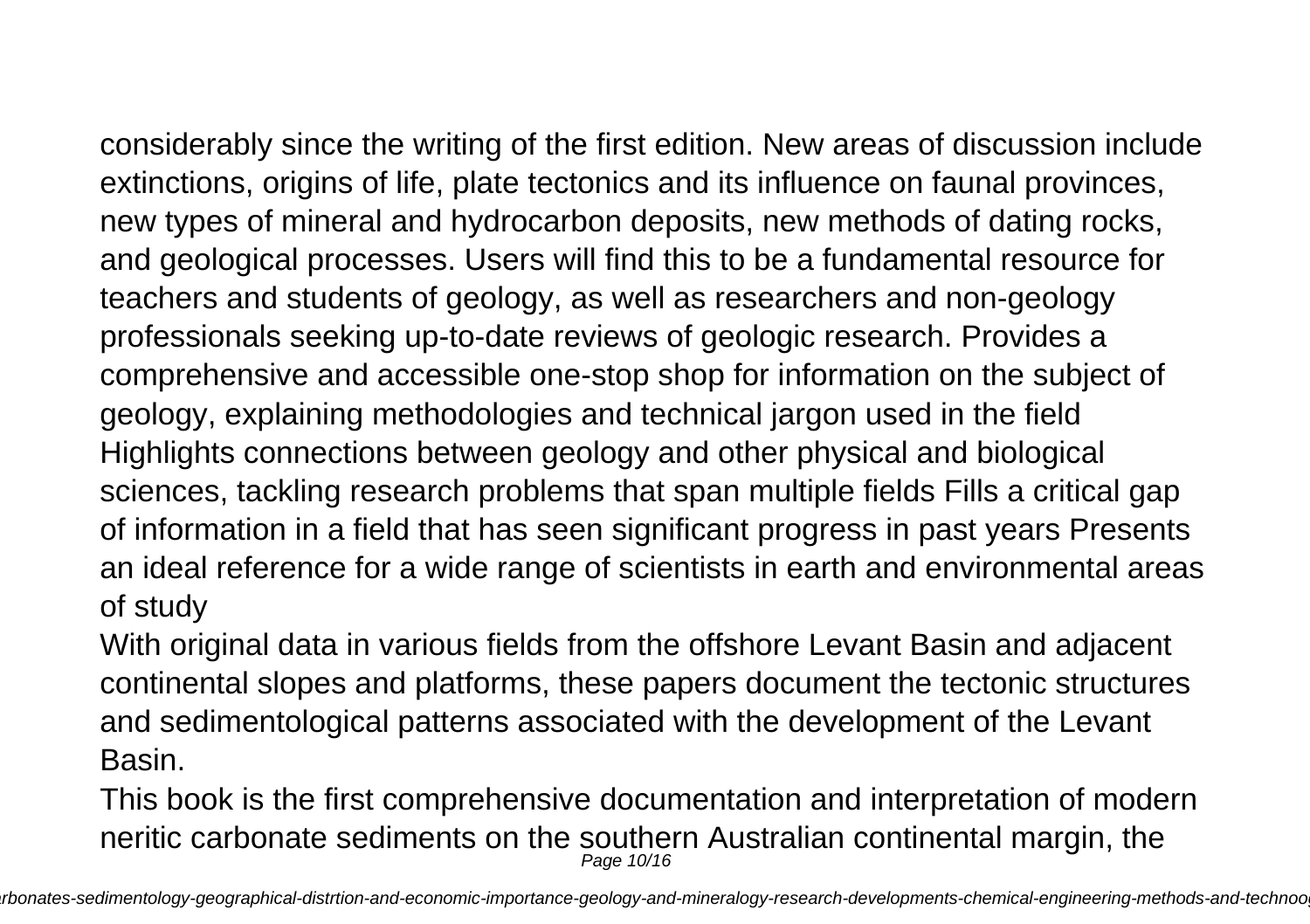largest cool-water carbonate depositional system on the globe. The approach is classical but the information is new. A brief chapter of introduction is followed by a section that describes the setting of the continental margin in terms of the regional geology, its evolution through time, the climate, and the complex oceanography. The setting is further explored in chapter 3 that outlines the Pleistocene history of sedimentation in this region. This is particularly important since many of the surficial sediments have a partial older history. The following section on the carbonate factory describes in detail the nature of the animals and plants that determine the nature of the sediments and the environmental conditions that control their distribution. The shelf itself cannot be discussed in isolation and thus a short chapter on the marginal marine environment is presented. The core of the book comprises two chapters that document the suite of depositional facies and their composition and then the suite of depositional environments where these sediments are found. The variety of deposits in this vast area is such that three chapters are devoted to the character of the materials on the southwestern shelf the south Australian sea and the southeastern shelf. The diagenesis that affects these sediments is tackled in a chapter after all the attributes are documented because they are intimately linked to different controls. The book finishes with a summary chapter that also addresses the various

Page 11/16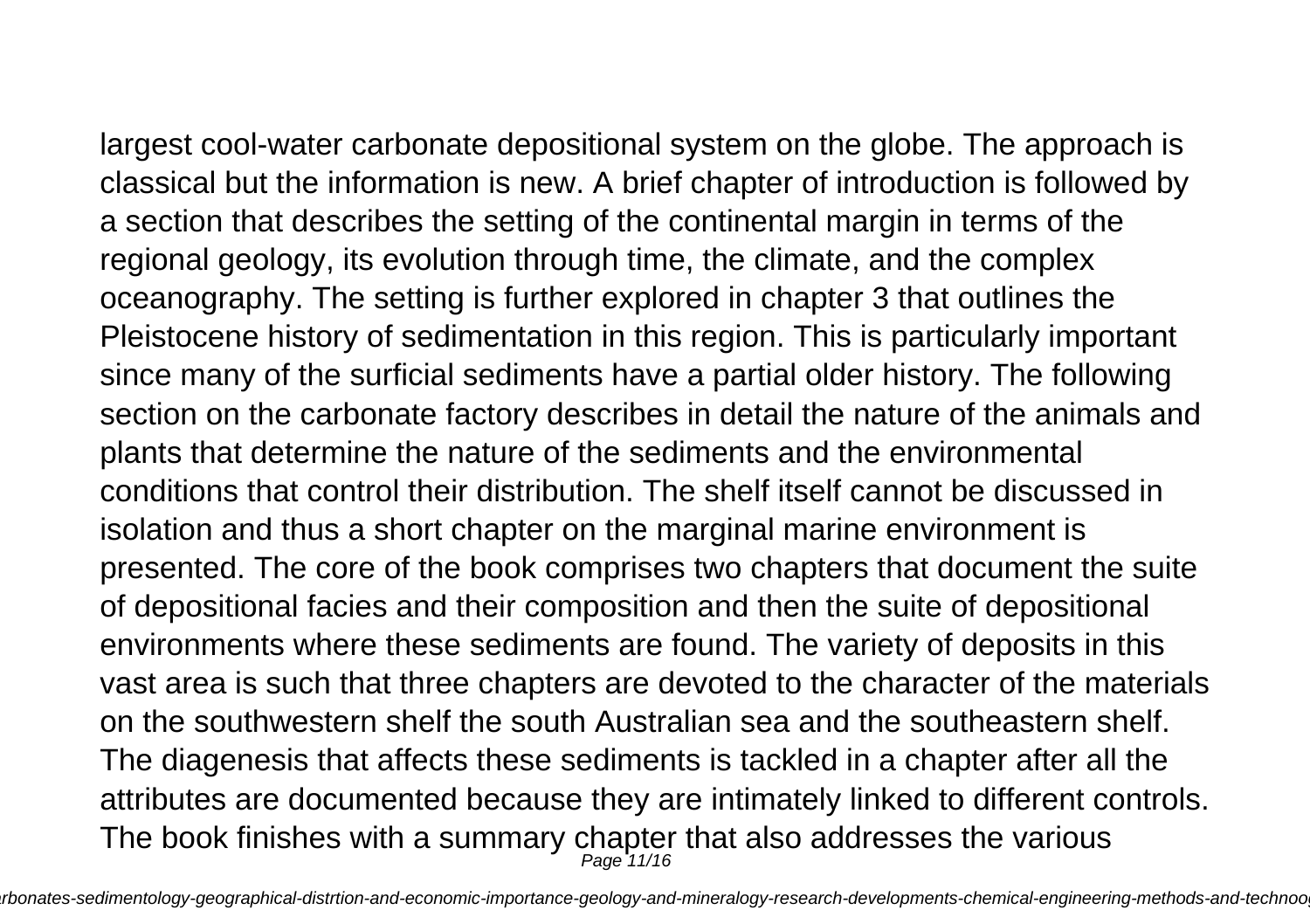controls on sedimentation and models the effects to be expected when these are changed outside those present in the current realm. Audience: The book is an invaluable source of information about this vast region and will be a critical reference for researchers, graduate students, and professionals engaged in marine and environmental research. It will be of particular importance for geologists interpreting the ancient rock record.

Comparing the Geological and Fossil Records

The Geology and Economic Resources of the Cambrian-Ordovician Sauk

Megasequence of Laurentia, AAPG Memoir 98

Geological Survey of Canada, Open File 3674

Components and Interactions

Depositional Systems and Palaeoenvironmental Controls

Microfacies of Carbonate Rocks

The Oligocene and Miocene Epochs comprise the most important phases in the Cenozoic global cooling that led from a greenhouse to an icehouse Earth. Recent major advances in the understanding and time-resolution of climate events taking place at this time, as well as the proliferation of studies on Oligocene and Miocene shallow-water/neritic carbonate systems, invite us to re-evaluate the significance of these carbonate systems in the context of changes in climate and Earth surface processes. Carbonate systems, because of a wide dependence on the ecological requirements of organisms producing the sediment, are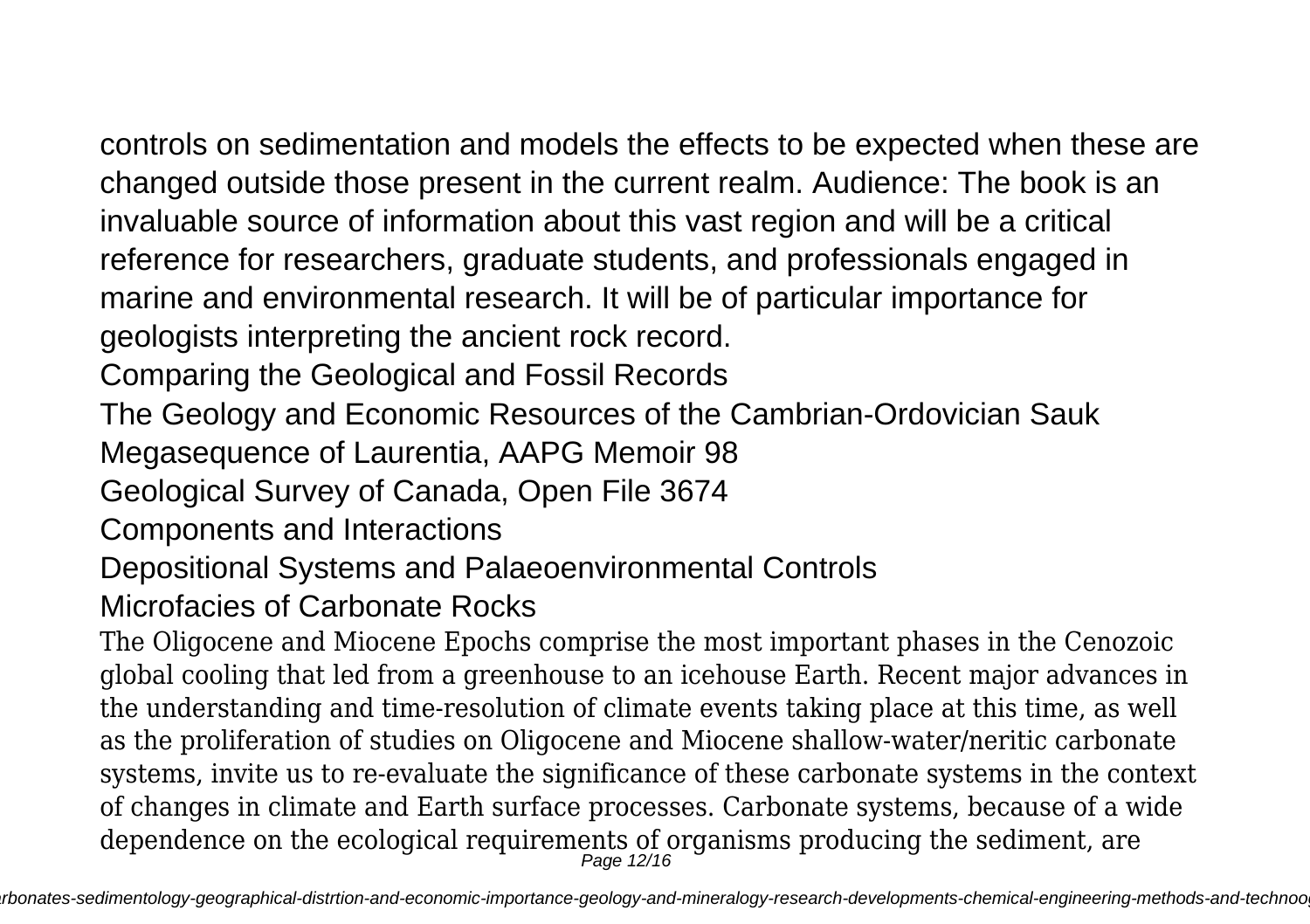sensitive recorders of changes in environmental conditions on the Earth surface. The papers included in this Special Publication address the dynamic evolution of carbonate systems deposited during the Oligocene and Miocene in the context on climatic and Earth surfaces processes focusing on climatic trends and controls over deposition; temporal changes in carbonate producers and palaeoecology; carbonate terminology; facies; processes and environmental parameters (including water temperature and production depth profiles); carbonate producers and their spatial and temporal variability; and tectonic controls over architecture. This book is part of the International Association of Sedimentologists (IAS) Special Publications. The Special Publications from the IAS are a set of thematic volumes edited by specialists on subjects of central interest to sedimentologists. Papers are reviewed and printed to the same high standards as those published in the journal Sedimentology and several of these volumes have become standard works of reference.

An accessible resource, covering the fundamentals of carbonatereservoir engineering Includes discussions on how, where and why carbonate areformed, plus reviews of basic sedimentological and stratigraphicprinciples to explain carbonate platform characteristics andstratigraphic relationships Offers a new, genetic classification of carbonate porosity thatis especially useful in predicting spatial distribution of porenetworks. Includes a solution manual

This book provides an up-to-date compilation of the latest research on the petrography, facies, paleonvironmental significance and economic aspects of continental carbonates. The overall organization of the book first emphasizes the descriptive aspects and processes Page 13/16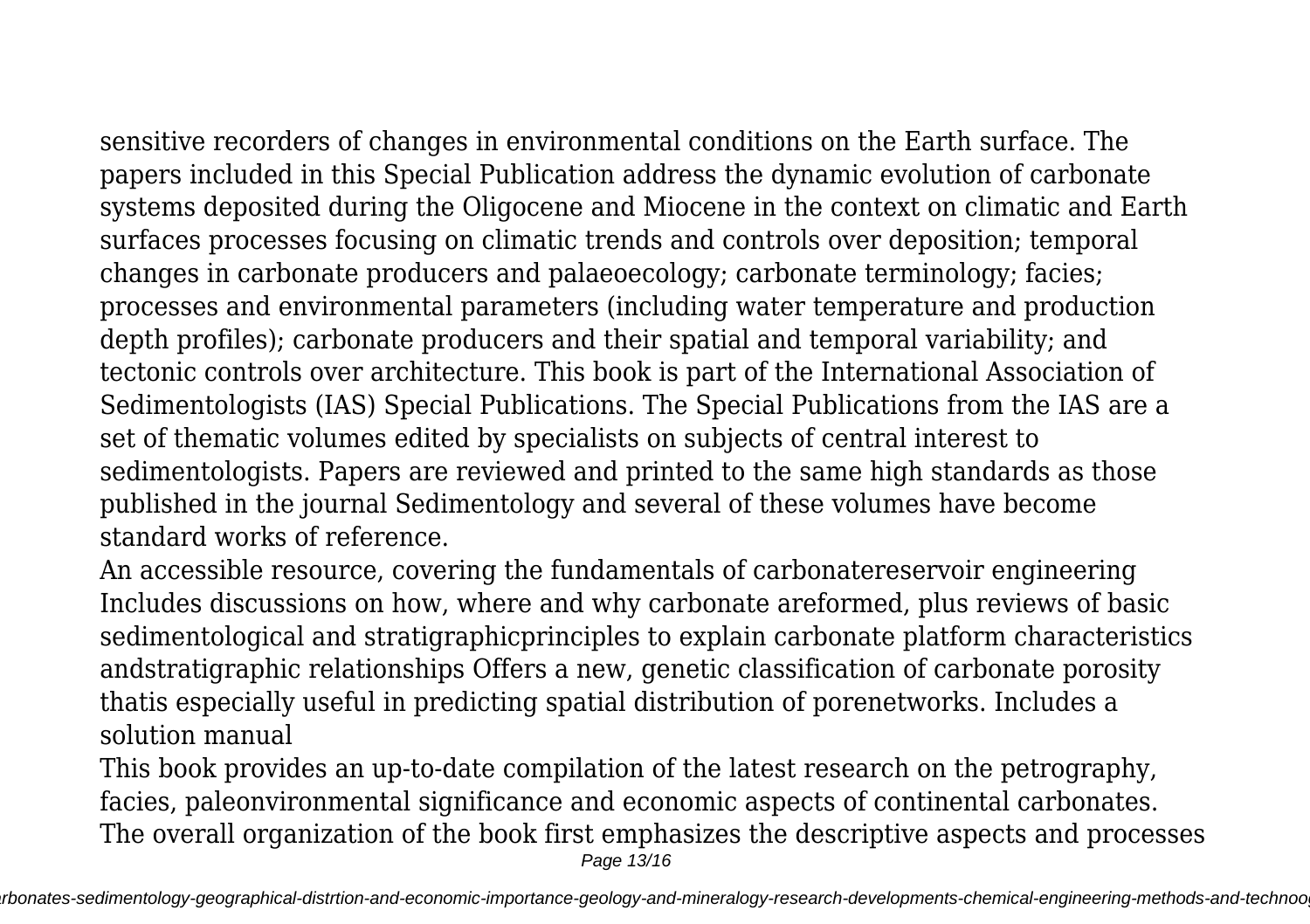operating on carbonate deposits in greatly varied settings, and then considers applications for basin analysis, as well as economic and historical aspects. This volume will be a valuable tool for graduate and postgraduate students as well as for experienced researchers. The second part (volume 62 in this series) will deal with the geochemistry, diagenesis and applications of carbonates in continental settings. Covering the greatly varied aspects of carbonate deposits from continental settings deposits Clear and easy to follow organization Up to date information, so readers can find references from the classic literature to the most recent research Facies, Environments, and Processes New Publications of the Geological Survey Implications for Biodiversity Studies Carbonate Sequence Stratigraphy Geological Survey Bulletin Global Geological Record of Lake Basins: Volume 1 Sedimentology has seen many significant advances and changes over the past 40 years, ranging from facies modelling to sequence stratigraphy; chemostratigraphy to basin analysis; and the integration of studies of physical, chemical and, increasingly, biological processes in the interpretation and prediction of sedimentary environments and products. The subject is becoming ever more interdisciplinary and applied, and now has far more links to other physical sciences. Research and debate are continuing afresh as we move into this new interdisciplinary phase and promise many developments and increased uses of our subject. Now seemed a good time to publish a series of review papers concerning some key current areas of research. We hope that these papers will provide comprehensive starting points for those Page 14/16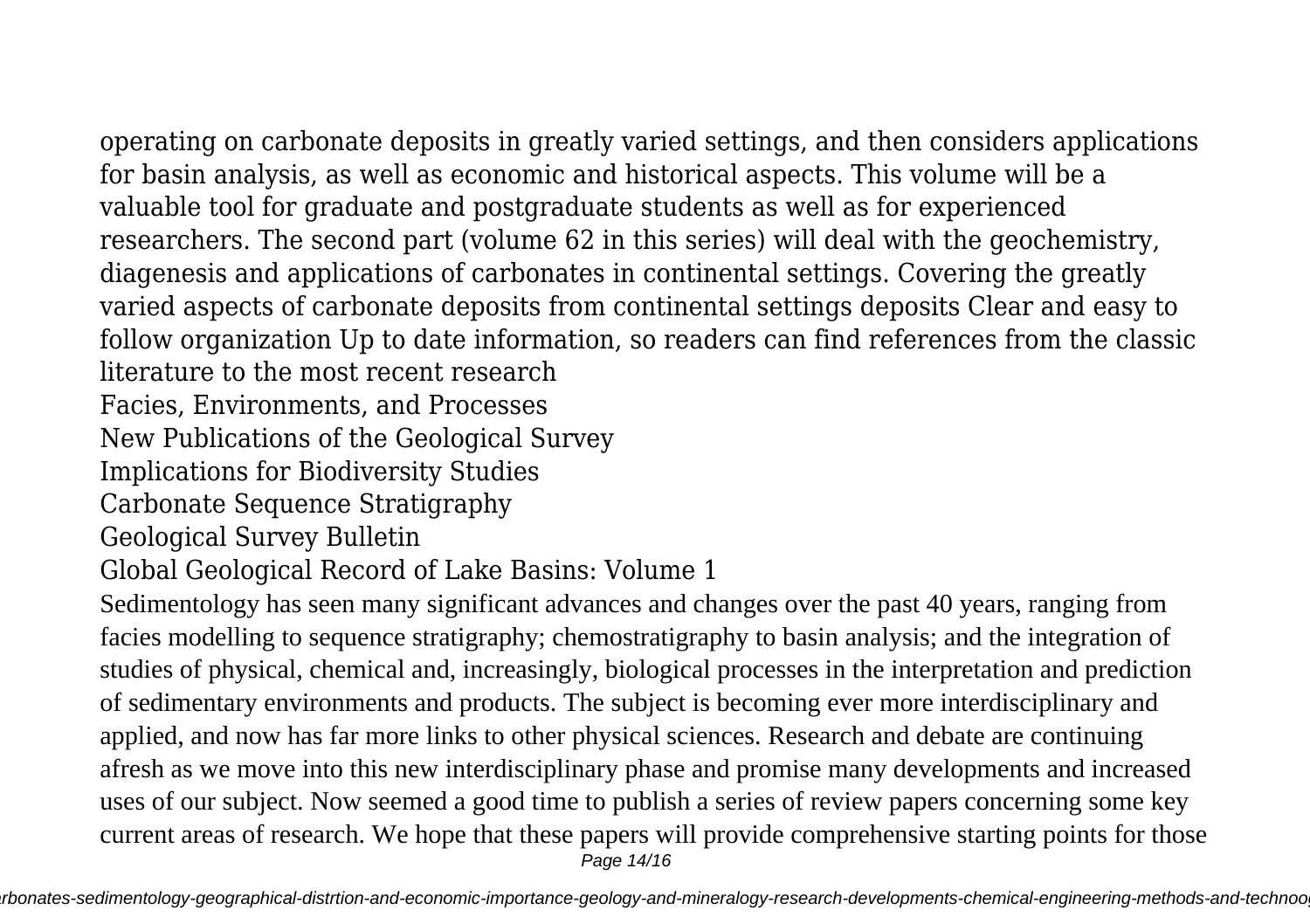wishing to become acquainted with an area, act as stimuli for debate, and provide awareness and ideas for future research avenues. No issue of this sort can, of course, ever be truly comprehensive in its coverage: these reviews concern only selected snippets from the wide scope of sedimentology and each has, of necessity, been selective in its own area.

This is the first of a series of volumes that will assess key lacustrine sequences worldwide. This Proceedings volume contains papers from three symposia which were held during the 29th International Geological Congress, Kyoto, Japan, 24 August--3 September 1992. From the first symposium --- ''Metamorphic Reactions: kinetics and mass transfer'' --- 5 papers were selected for publication. One of the objectives of the symposium was to clarify the nature of reactions and mass transfer from the viewpoint of kinetics. From the ''Sandstone Petrology in Relation to Tectonics''-symposium, 10 papers were selected and revised for inclusion in this book. The articles reflect the different approaches on the relationship between sandstone composition and tectonic setting. The third symposium in this volume --- ''Evaporite and Desert Environment'' consists of 8 selected papers. The papers summarize the relationship between various desertification factors and the dynamics of different regions, and the classification of these regions according to their geological and mineralogical factors.

Kyoto, Japan, 24 August-3 Septmeber 1992

Proceedings of the 29th International Geological Congress

Informing Science and Engineering

Advances, Impacts, and Interactions

Geological Prior Information

Millenium Reviews - The Journal of the International Association of Sedimentologists

Page 15/16

rbonates-sedimentology-geographical-distrtion-and-economic-importance-geology-and-mineralogy-research-developments-chemical-engineering-methods-and-technoo